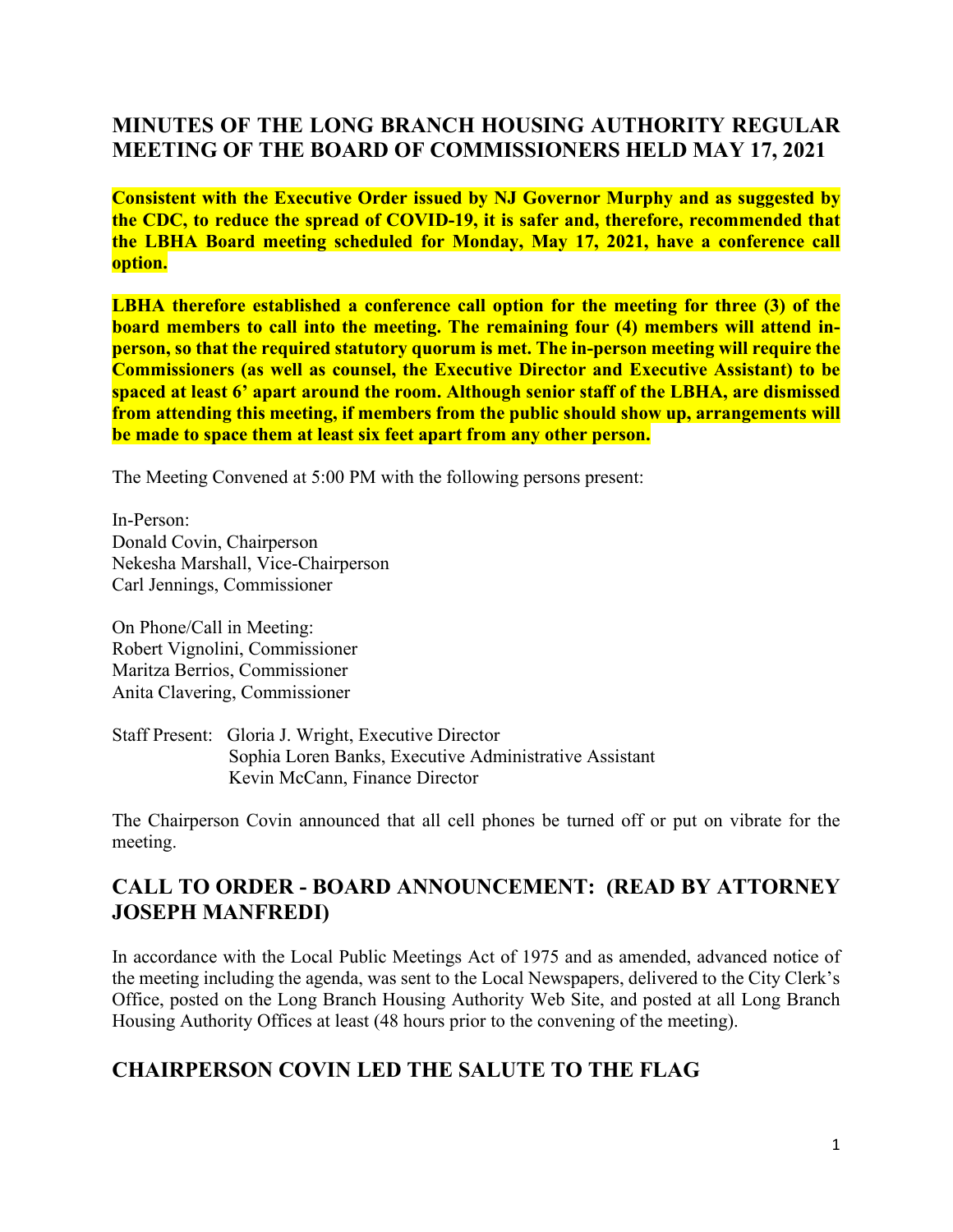Gloria J Wright, Executive Director opened the meeting with Roll Call. Commissioners present and absent are listed above.

### **NO PUBLIC PRESENT AT MEETING**

### **CHAIRPERSON COVIN TURNED MEETING OVER TO THE BOARD ATTORNEY JOSEPH MANFREDI FOR THE NOMINATIONS AND ELECTION OF OFFICERS**

#### **NOMINATIONS FOR CHAIRPERSON:**

Commissioner Jennings made a motion to nominate Commissioner Covin as Chairperson, seconded by Vice-Chairperson Marshall.

No other nominations given at this time. Attorney Manfredi closed Chairperson Nominations.

Roll Call Vote Taken:

Ayes, Commissioners Vignolini, Clavering, Berrios, Vice-Chairperson Marshall and Commissioner Jennings.

Opposed, None. Abstain, Commissioner Covin Absent, None Motion, Carried.

#### **Commissioner Covin accepts the position of Chairperson for the year 2021-2022.**

#### **NOMINATIONS FOR VICE-CHAIRPERSON:**

Chairperson Covin made motion to nominate Commissioner Marshall as Vice-Chairperson, seconded by Commissioner Jennings

No other nominations given at this time. Attorney Manfredi closed Vice-Chairperson Nominations.

Roll Call Vote Taken:

Ayes, Commissioners Vignolini, Jennings, Clavering, Berrios, and Vice-Chairperson Marshall.

Opposed, None. Abstain, Vice-Chairperson Marshall Absent, None Motion, Carried.

### **Vice-Chairperson Nekesha Marshall accepts the position of Vice-Chairperson for the year 2021-2022.**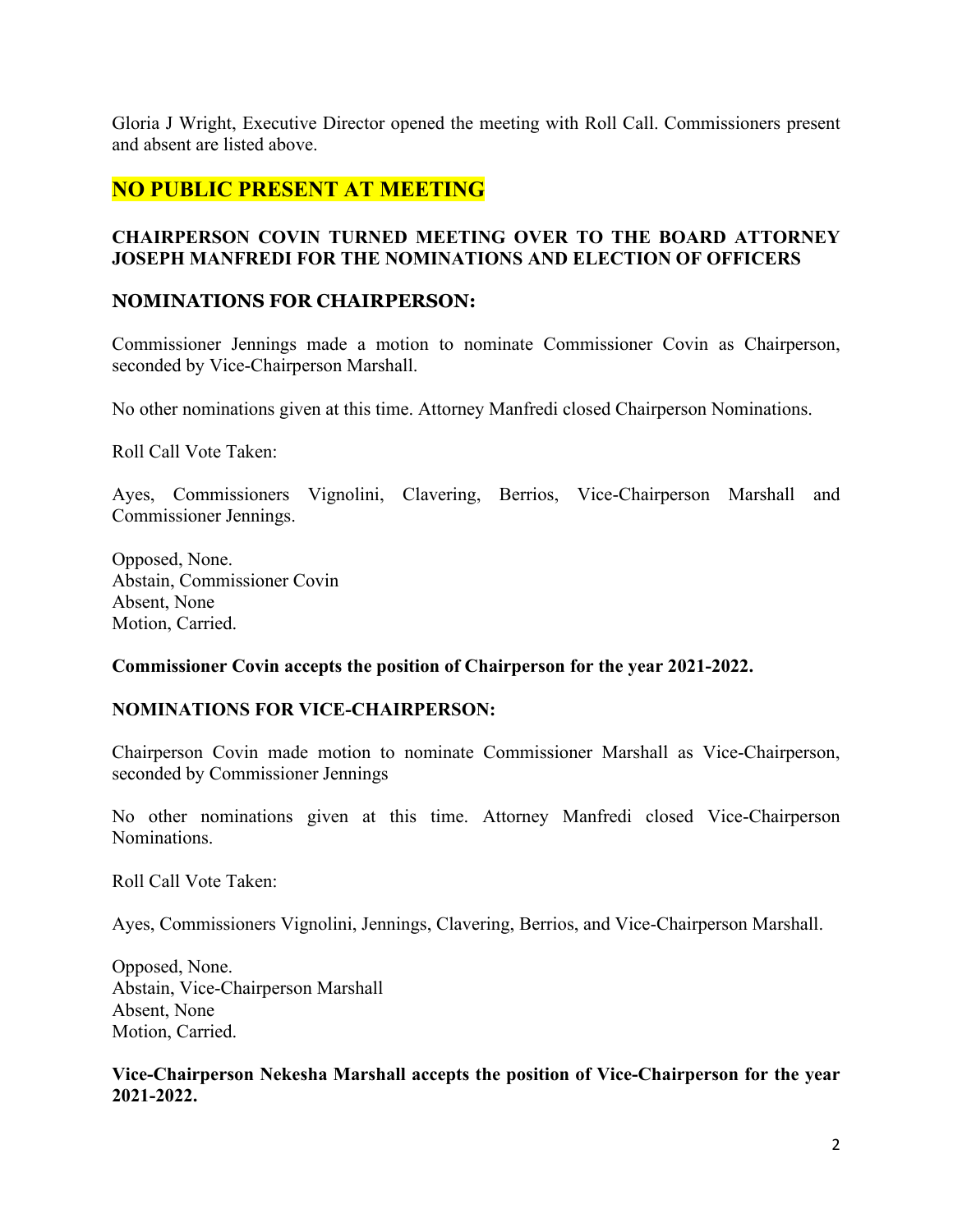# **ADOPTION OF THE PUBLIC SESSION MINUTES OF THE REGULAR MEETING OF APRIL 19, 2021**

Commissioner Vignolini made a motion to approve and accept the minutes of the public session of the regular meeting held April 19, 2021, second by Vice-Chairperson Marshall.

Roll Call Vote Taken: Ayes, Commissioners Jennings, Vignolini, Clavering, Berrios, Vice-Chairperson Marshall, and Chairperson Covin.

Opposed, None Abstain, None Absent, None Motion, Carried

### **EXECUTIVE DIRECTORS REPORT:**

Executive Director Wright provided the board with relevant activities and news for the month of April 2021. Executive Director Wright outlined and summarized the Executive Director's Report provided to the Board.

## **Resolution 05-01-2021 - Resolution approving the list of bills for April 2021, and authorizing the payment of bills**

Vice-Chairperson Marshall stated that finance committee has reviewed the List of bills with the Finance Department and that all questions have been satisfied. Vice-Chairperson Marshall requested a motion to accept and approve Resolution 05-01-2021 the List of Bills in the amount of \$**1,423,234.45** Vice-Chairperson Marshall motioned, seconded by Commissioner Jennings.

Roll Call Vote Taken: Ayes, Commissioners Jennings, Vignolini, Clavering, Berrios, Vice-Chairperson Marshall, and Chairperson Covin.

Opposed, None Abstain, None Absent, None Motion, Carried

## **Resolution 05-02-2021 - Resolution acknowledging and accepting the retirement application of long-time employee, Natalie Turner.**

Vice-Chairperson Marshall made a motion to approve and accept Resolution 05-02-2021, seconded by Commissioner Vignolini.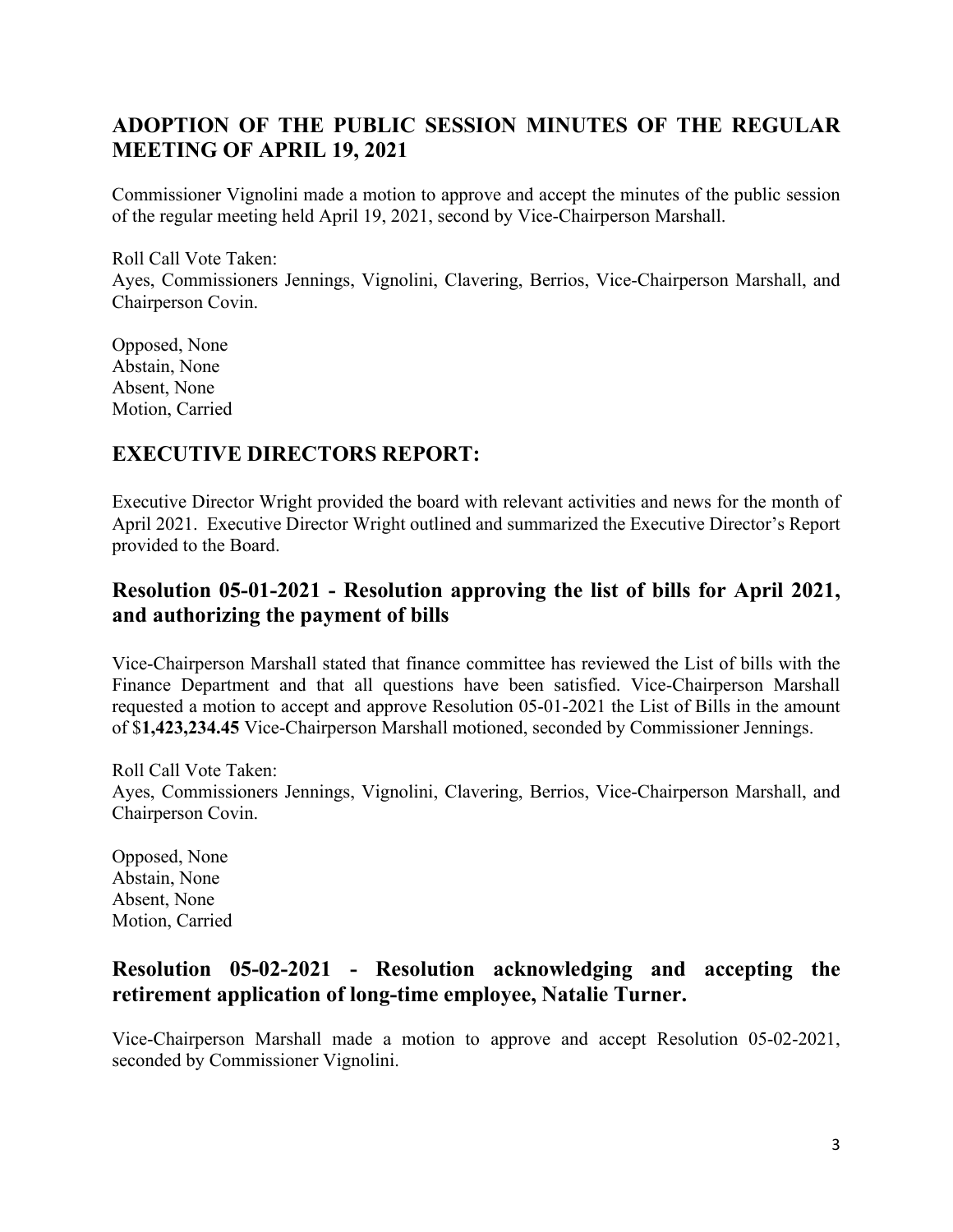Roll Call Vote Taken: Ayes, Commissioners Jennings, Vignolini, Clavering, Berrios, Vice-Chairperson Marshall, and Chairperson Covin.

Opposed, None Abstain, None Absent, None Motion, Carried

## **Resolution 05-03-2021 - Resolution approving the transaction, authorizing a contract for fee accountant, authorizing an expenditure of funds in an amount not to exceed \$32,400, subject to appropriations**

Commissioner Jennings made a motion to approve and accept Resolution 05-03-2021, seconded by Commissioner Vignolini.

Roll Call Vote Taken: Ayes, Commissioners Jennings, Vignolini, Clavering, Berrios, Vice-Chairperson Marshall, and Chairperson Covin.

Opposed, None Abstain, None Absent, None Motion, Carried

## **Resolution 05-04-2021 – Resolution approving the transaction, authorizing a donation in the amount not to exceed \$250.00, to be paid from non-federal funds, for the Long Branch Firefighters Mutual Benevolent Association (FMBA) Local #68**

Commissioner Vignolini made a motion to approve and accept Resolution 05-04-2021, seconded by Commissioner Jennings.

Roll Call Vote Taken: Ayes, Commissioners Jennings, Vignolini, Clavering, Berrios, Vice-Chairperson Marshall, and Chairperson Covin.

Opposed, None Abstain, None Absent, None Motion, Carried